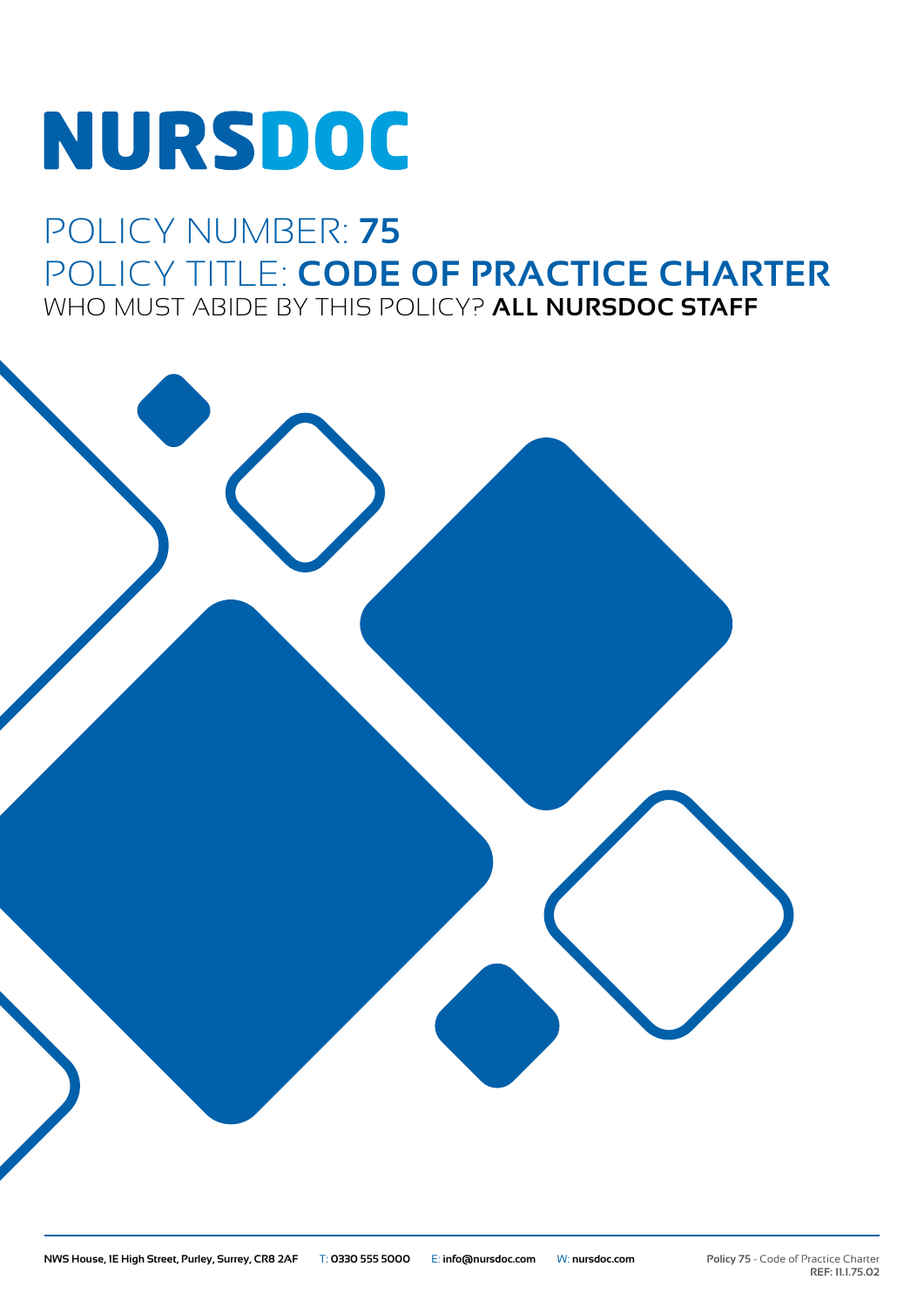### CODE OF PRACTICE CHARTER

#### **THE PURPOSE OF THIS POLICY**

To inform staff about the Code of Practice Charter.

#### **FOR EMPLOYERS**

As a social care employer, Nursdoc will make sure people are suitable to enter the social care workforce and understand their roles and responsibilities by

- Using rigorous and thorough recruitment and selection processes focused on making sure that only people who have the appropriate knowledge and skills and who are suitable to provide social care a re allowed to enter your workforce;
- Checking criminal records, relevant registers and indexes and assessing whether people are capable of carrying out the duties of the job they have been selected for before confirming appointments; • Seeking and providing reliable references;
- Giving staff clear information about their roles and responsibilities, relevant legislation and the organisational policies and procedures they must follow in their work; and
- Managing the performance of staff and the organisation to ensure high quality services and care.

As a social care employer, Nursdoc have written policies and procedures in place to enable social care workers to meet the GSCC's Code of Practice for Social Care Workers. We have in place policies and procedures to deal with dangerous, discriminatory or exploitative behaviour and practice.

#### **POLICY**

- 1. Code of Conduct
- 2. Recruitment policy<br>3. Timesheet policy
- Timesheet policy
- 4. Complaints procedure<br>5. CPD mandatory policy
- 5. CPD mandatory policy
- 6. Medication Policy<br>7. Whistle blowing
- 7. Whistle blowing<br>8. Prevention & det
- 8. Prevention & detection of abuse<br>9. Safe Administration of Intravence
- 9. Safe Administration of Intravenous drugs<br>10. Criminal Records Check
- Criminal Records Check
- 11. Handling of disclosures and disclosure information
- 12. Diversity and Equality policy<br>13. Data protection and subject a
- 13. Data protection and subject access<br>14. Dealing with difficult behaviour
- 14. Dealing with difficult behaviour<br>15. Managing risk across the organ
- Managing risk across the organisation
- 16. Health and Safety
- 
- 17. Infection Control Policy<br>18. Fire Safety Policy
- 18. Fire Safety Policy<br>19. Maintenance of E 19. Maintenance of Equipment and Safety checks<br>20. Contingency Plan
- 20. Contingency Plan<br>21. Confidentiality
- Confidentiality
- 22. Smoking and Alcohol use<br>23. Record Keeping
- 
- 23. Record Keeping<br>24. Caldicott require
- 24. Caldicott requirements<br>25. Uniform requirements Uniform requirements
- 26. MRSA
- 27. Reasons why temporary workers may be excluded form our register and grievance procedure<br>28. HIV
- 28. HIV
- 
- 29. Restrictions on behaviour Awareness of culture and ethnicity
- 31. ID worn by temporary workers
- 32. Withdrawing service from a client<br>33. Occupational Health and Safety F
- Occupational Health and Safety Policy
- 34. Environmental policy
- 
- 35. Dignity and Privacy<br>36. Car Insurance and u Car Insurance and use of cars
- 37. Diversity and Equality policy
- 38. Statement of finance for our services
- 39. Physical restraint
- 40. Audit Inspection
- 41. Quality Assurance Policy
- 42. Anti Fraud anti theft anti corruption
- 43. Protecting Service Users Rights
- 44. Incident reporting and investigating
- 45. COSHH policy
- 46. Accident and incidents policy<br>47. Client Feedback policy
- 47. Client Feedback policy
- 48. Induction and training
- 49. Personal planning and development
- 50. Safeguarding of children and vulnerable adults<br>51. Staff supervision and appraisal
- 51. Staff supervision and appraisal<br>52. Use and storage of medicines
- 52. Use and storage of medicines<br>53. Care users Policy
- 53. Care users Policy<br>54. Legacy
- 54. Legacy<br>55. Review
- 55. Review of care services<br>56. Procedure for Needle st
- 56. Procedure for Needle stick Injuries<br>57. Handling Money & Financial Policy
- 57. Handling Money & Financial Policy<br>58. No response/reply on home call pr
- 58. No response/reply on home call procedure<br>59. No key holding policy and procedure
- 59. No key holding policy and procedure
- 60. Philosophy of Care
- 61. Quality Monitoring
- 62. Allocation of temporary workers to clients
- 63. Supervision and staff support<br>64. Lone worker Policy
- 64. Lone worker Policy<br>65. Statement re comp
- Statement re competency and capacity of staff for service
- 66. Homecare and nursing Policy
- 67. Records kept in the home
- 68. Care Assessment plans and service user records
- 69. Death of a service user<br>70. Emergency Procedures
- 
- 70. Emergency Procedures<br>71. Fire Safety in the home<br>72. Gratuities and Gifts Fire Safety in the home
- 72. Gratuities and Gifts<br>73. Health and Welfare
- 73. Health and Welfare of customers using services
- 74. Dignity in Care Charter<br>75. Code of Practice charte
- 75. Code of Practice charter<br>76. Care Certificate<br>77. Basic Skills Testing & Str
- Care Certificate
- 77. Basic Skills Testing & Strategy<br>78. Childrens Safeguarding
- 78. Childrens Safeguarding<br>79. Adults Safeguarding
- 79. Adults Safeguarding<br>80. Mandatory Reguirem
- Mandatory Requirements for Private Nursing Staff

**As a social care employer, we provide training and development opportunities to enable social care workers to strengthen and** 

• By providing induction, training and development opportunities to help social care workers do their jobs effectively and prepare for

• Contributing to the provision of social care and social work education and training, including effective workplace assessment

• Supporting staff in posts subject to registration to meet the GSCC's eligibility criteria for registration and its requirements for continuing

• Responding appropriately to social care workers who seek assistance because they do not feel able or adequately prepared

**As a social care employer, you must promote the GSCC's codes of practice to social care workers, service users and carers and co-**

• This charter is to inform workers that Nursdoc promote GSCC's

• We will inform social care workers of this code and their personal

• We will make service users and carers aware of the Code of Practice for Social Care Workers and informing them about how to raise issues through policies and, if necessary, contact the GSCC in

• We will take into account of the GSCC's Code of Practice for Social Care Workers in making any decision that relates to the conduct of

• We will inform the GSCC about any misconduct by registered social care workers that might call into question their registration and inform the worker involved that a report has been made to the

• We will co-operating with GSCC investigations and hearings and responding appropriately to the findings and decisions of the

- 81. Agency Workers
- 82. Business Continuity Management
- 83. Clinical Governance<br>84. Registration Accredi

91. Infection Control Guidance<br>92. Use of & Storage of Medici 92. Use of & Storage of Medicines<br>93. Anti Slavery

Recruitment of Ex-Offenders

new and changing roles and responsibilities;

**develop their skills and knowledge.**

professional development; and

to carry out any aspects of their work.

**operate with the GSCC's proceedings.**

responsibility to comply with it;

- 84. Registration Accreditation<br>85 Medication
- Medication
- 86. Language
- 87. Bed Rail
- 
- 88. Prevent<br>89. Chaperd 89. Chaperone<br>90. Incidents & Incidents & Serious Accidents

93. Anti Slavery<br>94. Recruitment

and practice learning;

code of practice

relation to the codes;

workers;

GSCC; and

GSCC.